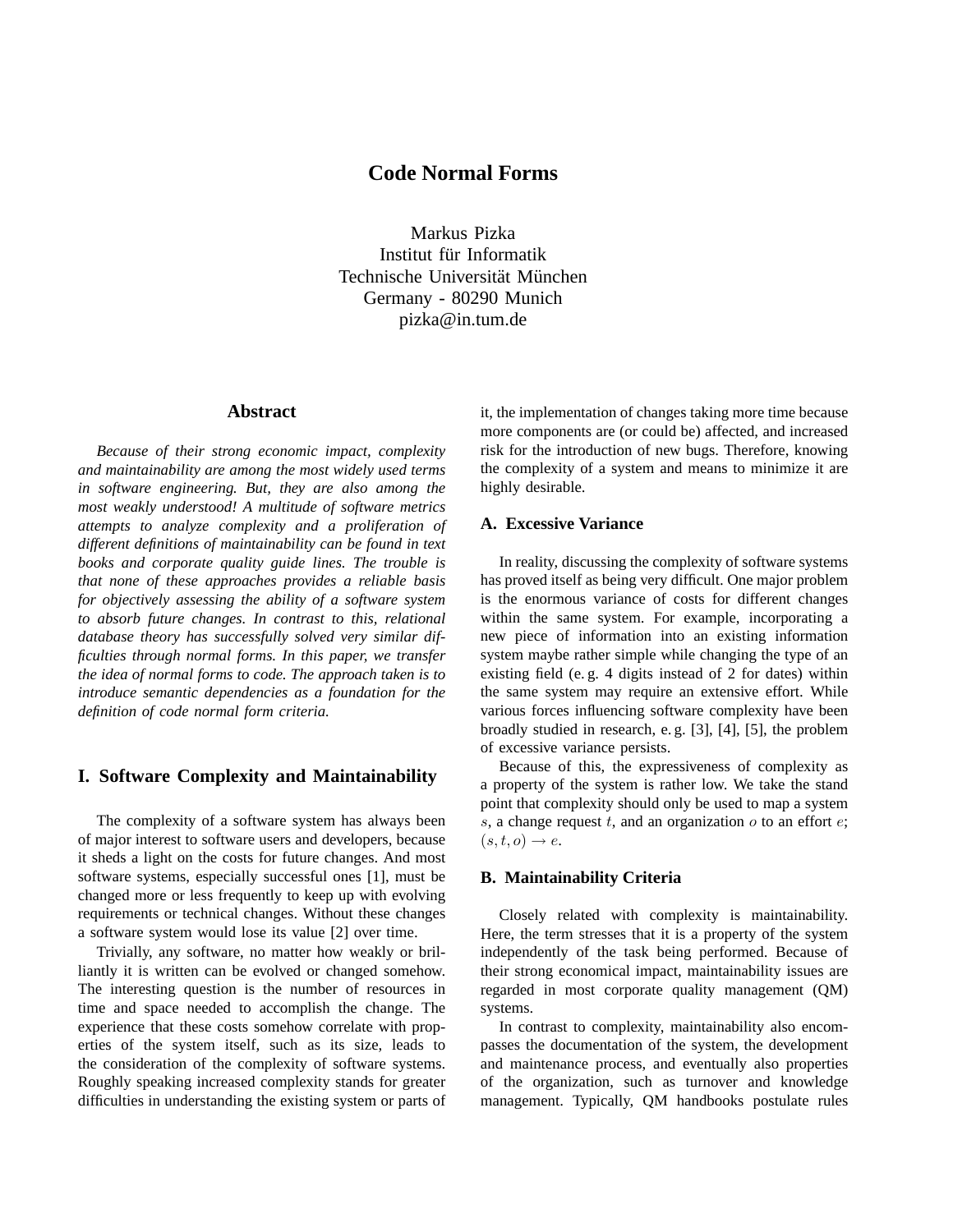that are enforced in reviews, by training developers, and eventually with tool support. Some of these rules may relate to complexity measures while others pertain to nonmeasurable aspects such as naming of identifiers.

Certainly, the elaborated treatment of maintainability as a quality aspect is useful and goes well beyond regarding the complexity of a system [6]. Complexity considerations are only a part of maintainability. However, there are still strong disagreements on what's maintainable, what's not, and how to achieve it. The reason for this is the absence of a concise and agreed set of criteria.

The dramatic practical effects of this situation are experienced by software developers and user alike. Users are neither able to define the required maintainability nor to assess the quality of the software they paid for. Development organizations, on the other hand, are unable to justify higher costs of better maintainable software (entailing benefits in the long run) or to explain the advantages of their bid over others. Recently, one of our industrial partners summarized these problems by complaining that one of his major customer was now trying to profit from the weak economical situation by only accepting the lowest bids without regarding long-term effects. And there was no solid ground to explain the advantages of an initially more expensive solution.

## **C. Challenge**

The challenge tackled in this paper is the definition of a set of criteria for maintainability that

- 1) allows objective assessments of the maintainability of software systems and
- 2) provides a guideline for the systematic construction of software systems with a chosen degree of maintainability.

These criteria need to be formal to be precise, independent of a certain domain or context and free from ambiguity.

Due to the complexity of this question, we for now focus on program code and leave other aspects such as "good" documentation to other research.

#### **D. Approach: Code Normal Forms**

Very similar problems as the ones discussed in the context of maintainable code have already been solved long ago in relational database theory (RDBT) by means of normal forms [7]. Though there has been some dispute about the possibilities of anomalies in higher level normal forms [8] the usefulness of normalization has been proven repeatedly [9] and is accepted among practitioners.

Generally speaking, a normalized database scheme guarantees maximum flexibility for future changes to its content as well as to the scheme itself. E. g. if a data element changes, such as the address of a customer in a customer relationship management system, it only needs to be changed in exactly one place. This behavior is exactly what maintainability<sup>1</sup> is aiming at.

The principal idea to achieve it is to systematically eliminate redundancies and inconsistencies. The formal foundation for normalization in RDBT are *functional dependencies*.



**Fig. 1. semantic and functional dependencies**

*Definition 1:* A functional dependency (FD), denoted by  $X \to Y$ , between two sets of attributes X and Y that are subsets of the attributes of relation R, specifies that the values in a tuple corresponding to the attributes in Y are uniquely determined by the values corresponding to the attributes in X.

Figure 1 sketches an overly simplified example. The semantic concept *address* is redundantly mapped onto two attributes a1 and a2 of the relations Customer and Bill with a dependency between a1 and a2 duplicating the effort for updates of a1 or a2.

In this paper, we want to transfer this idea from data to code by discussing and formulating criteria for normalized code enabling isolated changes. Analogously to FDs, we want to employ semantic dependencies (SD) for the detection and removal of change anomalies.

*Outline:* Similar to normal forms of data we also need a model of possible changes to code which we will introduce in section III after the discussion of change anomalies of code in section II . These anomalies have their origin in semantic dependencies which are defined in section IV. Based on semantic dependencies, we define normal form rules for code in section V. After comparing our findings with related work in VI this paper concludes with a summary and an outlook on future work.

# **II. Code Anomalies**

Normal forms in relational data base theory aim at eliminating unwanted effects of changes to data causing duplicated effort and loss of integrity. These effects are

<sup>&</sup>lt;sup>1</sup> except for documentation aiming at program comprehension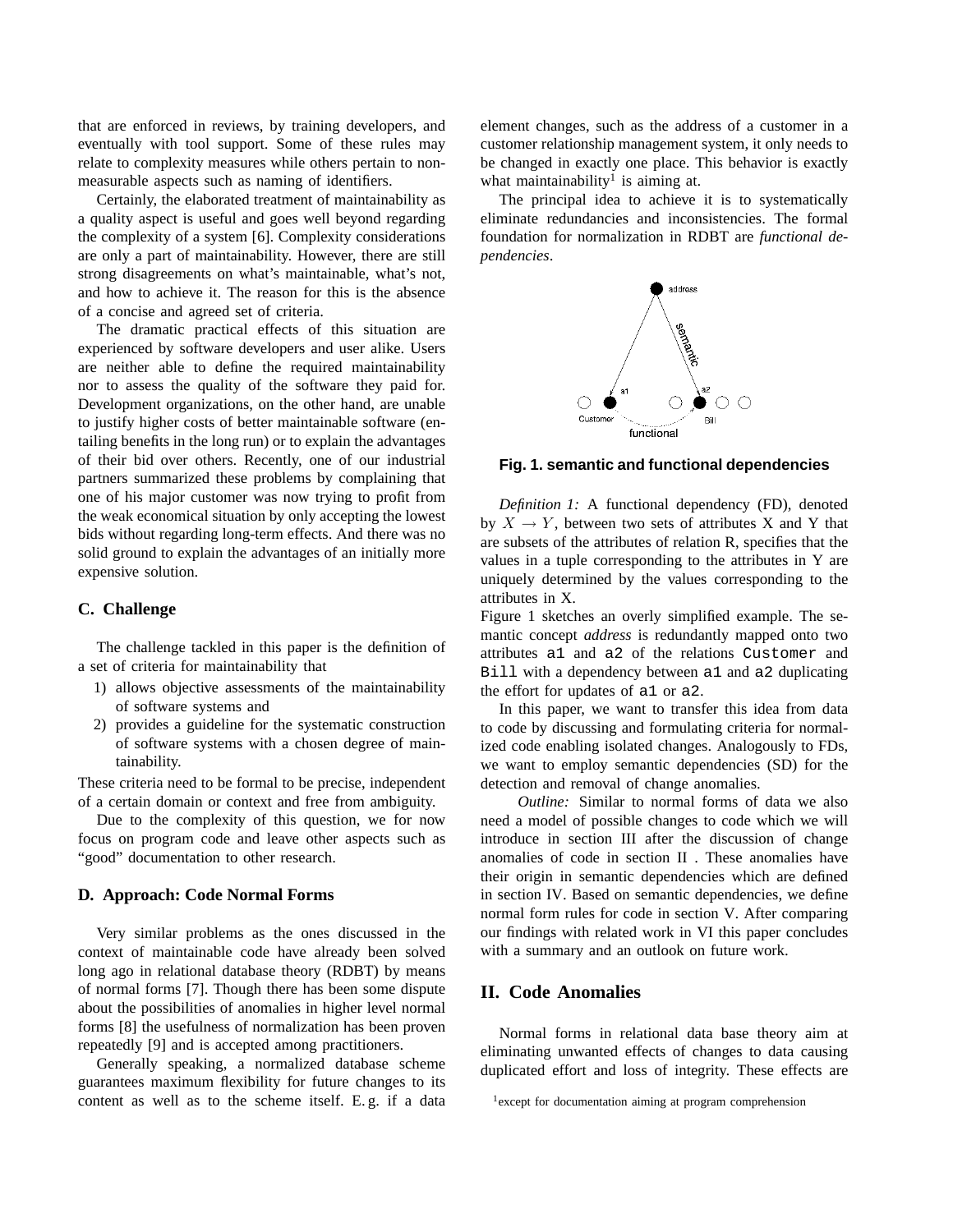called update, insert, and delete anomaly. Expecting familiarity of the reader with these RDBT principles, we only give one short example of a relation causing an update anomaly in table I. An update of a department

| employee | dep. no. | dep. name |
|----------|----------|-----------|
| Chris    | 5        | research  |
| Kirsten  | 4        | training  |
| Peter    | 5        | research  |

#### **TABLE I. update anomaly**

name is awkward, because it must be changed in all tuples representing employees of this department. Storing the department name in a separate relation and only referring to it via the department number would eliminate this anomaly.

Obviously, an update anomaly is unwanted. It causes increased effort for changes (and as a side-effect also increased memory consumption). Now, we want to investigate the question whether there are similar anomalies when changing code.

#### **A. Impact of the Algorithmic Language**

When we talk about code change anomalies we are actually referring to the effects of changing algorithms. In contrast to data, algorithms can be specified in numerous different ways. Among the Turing-complete models are the theoretical concepts term and text rewriting systems, turing machine and register-machine programs, mu-recursion, as well as conventional imperative, functional, and logical programming languages.

Although all of these models are Turing-complete they expose different behaviors when it comes to changes of algorithms. Java [10], for example, provides exclusively callby-value semantics<sup>2</sup>. Because of this, changing a read-only int argument into a transient (or read-write) argument may require numerous additional changes of the algorithm.

| void $q(int i)$ {<br>while( $i>0$ & $\&$ )<br>$i - i$ | void $q(int [] i)$ {<br>$while(i[0]>0 \&&)$<br>$i[0]--i$ | х<br>$\mathbf{x}$<br>x |
|-------------------------------------------------------|----------------------------------------------------------|------------------------|
| void $f() \{$<br>int numiter;                         | void $f() \{$<br>$int []$ numiter =                      | x                      |
|                                                       | new int $[1]$ ;                                          | x                      |
| $number =$<br>$q(numiter)$ ;                          | $number[0] = $<br>$q(numiter)$ ;                         | x                      |
| $number * = 2;$                                       | numiter[0] $*= 2i$                                       | x                      |

#### **Fig. 2. maintainability and call semantics**

Figure 2 illustrates an example for this. The left side shows a method f calling g with an int argument specifying the maximum number of loop iterations in g. If we want to change  $\sigma$  so that i is a transient parameter returning the actual number of iterations performed, then the type of numiter must be changed into an int $[$ array. As a consequence, all instructions marked with "x" must also be changed as shown on the right side of the figure. This behavior corresponds to an update anomaly in databases. Clearly one could also change method g into a function returning the number of iterations. This, of course, only works as long as there is only a single return value. Increasing the number of return values with the help of a return object will evoke new anomalies, which we will not further elaborate, here. A language providing both callby-value and call-by-reference semantics, like Pascal does, would allow to eliminate this particular problem.

Hence, the algorithmic language itself has an influence on the maintainability of algorithms. For example, untyped languages with operator overloading such as Smalltalk [11] provide greater flexibility for certain changes than statically typed ones.

To be able to clearly identify the factors influencing the maintainability of algorithms we have to uncouple our view from language specific properties. All following consideration will therefore be based on a model-based algorithmic language. Due to its simplicity and its comparatively high degree of understandability the graphical notation UML *State Diagrams* [12] will be used.

## **B. Insert Anomaly**

An insert anomaly in data base terms means that there is either an unnecessary or unreasonable constraint upon the task of adding new records or adding a new record will inevitably cause unnecessary data redundancy. Very similar phenomena hampering servicing and the evolution of existing software [13] are possible in algorithms, too.

Figure 3 shows an example of an algorithmic insert anomaly. An entry state waits for input and determines the processing sequence consisting of two steps whereby the first step directly activates the second step. The activity of the second step is identical but implemented in two different states  $X$  and  $Y$ . In this structure the insertion of a new intermediate processing state "new" between the first an the second processing step requires that the state resp. its activity have to be duplicated and redundantly inserted into both sequences.

Replacing the transitions  $B \to X$  and  $C \to Y$  with  $B \rightarrow new$  and  $C \rightarrow new$  and then branch to X or Y from within new would be an alternative. For this to work, context information had to be passed to new from B and C, and new had to be changed accordingly. Hence, this strategy of insertion also requires more changes than necessary in the ideal case. If the two pairs of processing

<sup>2</sup>Variables for objects in Java are actually references. They are also passed by value.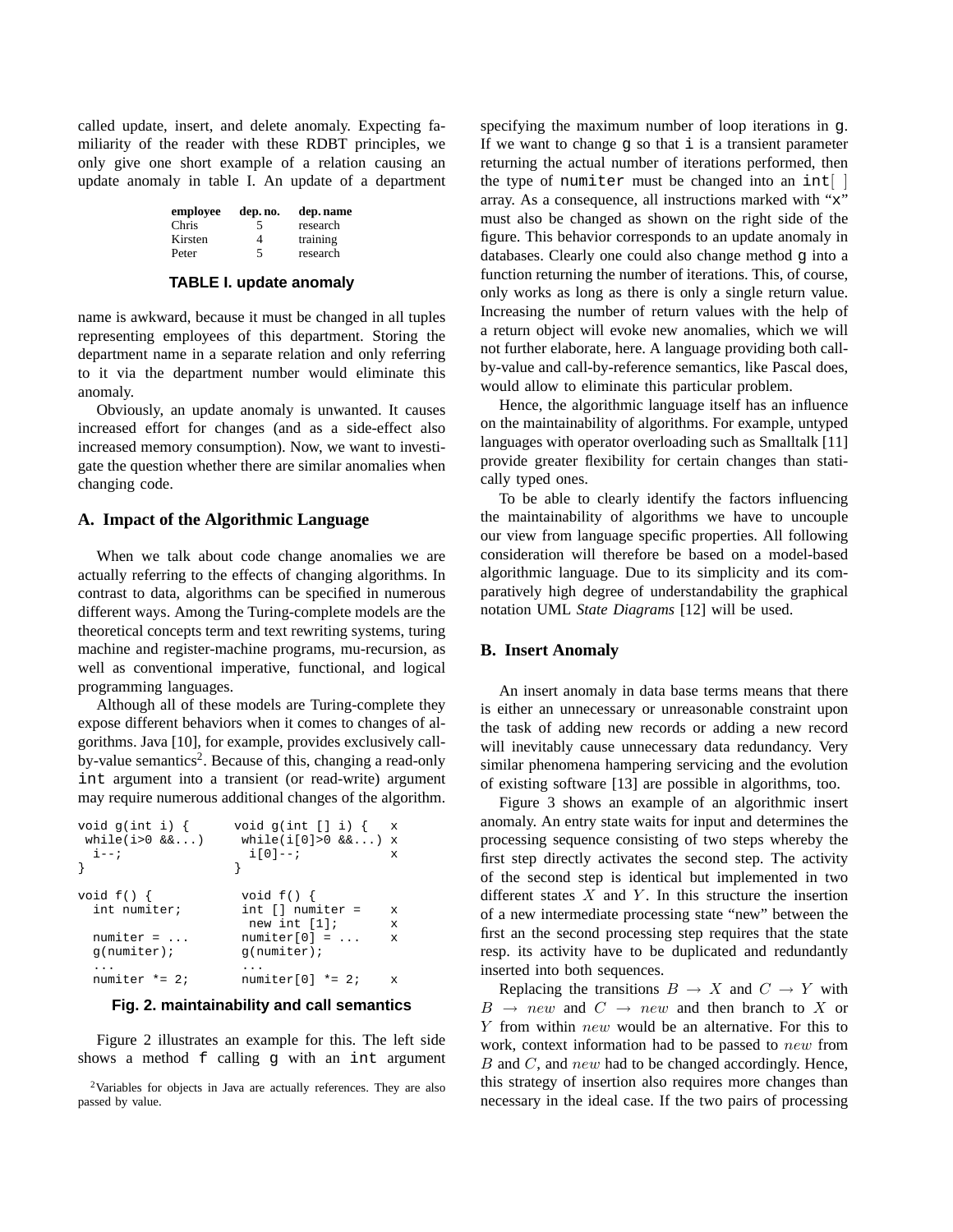

**Fig. 3. algorithmic insert anomaly**

steps  $(B,X)$  and  $(C,Y)$  were not directly connected, new could be inserted without these troubles.

In real world programs, statement lists in broad conditionals, e. g. long switch statements, often suffer from this anomaly because semantically different concepts are not properly separated but linked through the sequence of statements in each case differentiation. The reason for these unhealthy constructions are usually either performance issues or pressure of time during development. Though performance is without any doubt important, we argue that it should not spoil the structure of algorithms a priori but only be considered in a well directed way, after a maintainable algorithmic structure was developed, first.

### **C. Update Anomaly**

In the context of relational data bases the term update anomaly refers to a situation where modifying a specific value in one record necessitates the same modification in other records and tables. If we replace "value" with a sequence of instructions and "record" respectively "table" with composite states we receive a description of a wellknown anomaly of changing algorithms.

Suppose the new activity in the state diagram of figure 3 was inserted into each of the two processing sequences, for example to perform some intermediate processing. As explained above and shown in figure 4 this requires two new states with an identical activity. Now, if we want to change the intermediate processing step according to a new or changed requirement, we have to change it in two places instead of one.

Alongside with a modification requiring identical changes in more than one component, algorithmic update anomalies usually occur in less obvious variations. In most cases it is not the identical change that has to be performed multiple times but variations of the change that need to be applied to different components. The reason for this increased difficulty is that an algorithm can be written in infinite<sup>3</sup> ways without changing its semantics. In contrast to this, representing a certain date in different ways is also possible but a lot less common; e. g. implementing the time of day in the form "hh:mm:ss" or as number of seconds from midnight.

It is also interesting to note, that one anomaly may cause further anomalies. In our example the insert anomaly of the initial structure has now also caused an additional update anomaly. In practice this means that if a weak or unsuitable structure is not rigorously fixed then the system will inevitably lose more and more of its quality until it must be considered unmaintainable and needs to be shut down. This analytical consideration corresponds well with Lehman's laws II and VII of increasing complexity, declining quality, and the need for rigorous additional (re- )work [2].

The update anomaly due to avoidable redundancy has a strong negative impact in practice. Understanding the formation of algorithmic update anomalies and knowing ways how to avoid respectively eliminate them will significantly improve maintenance productivity and quality.

#### **D. Delete Anomaly**

A delete anomaly in a data base has the consequence that deleting a record would also remove data not intended for deletion. The mapping of this anomaly to algorithms is a little more subtle than for insert and update anomalies because it depends on the granularity of the delete operation.

In data models delete operations are expected to affect a complete tuple of a relation (or row of a table in technical terms). When we consider deletion of code the unit of the operation is unclear.

If deletion affects a single state in a state diagram, then deletion of a state entails the removal of its complete activity. Now, if the activity consists of a sequence of different operations it is possible that the deletion of the state also

<sup>&</sup>lt;sup>3</sup>e.g. by adding null operation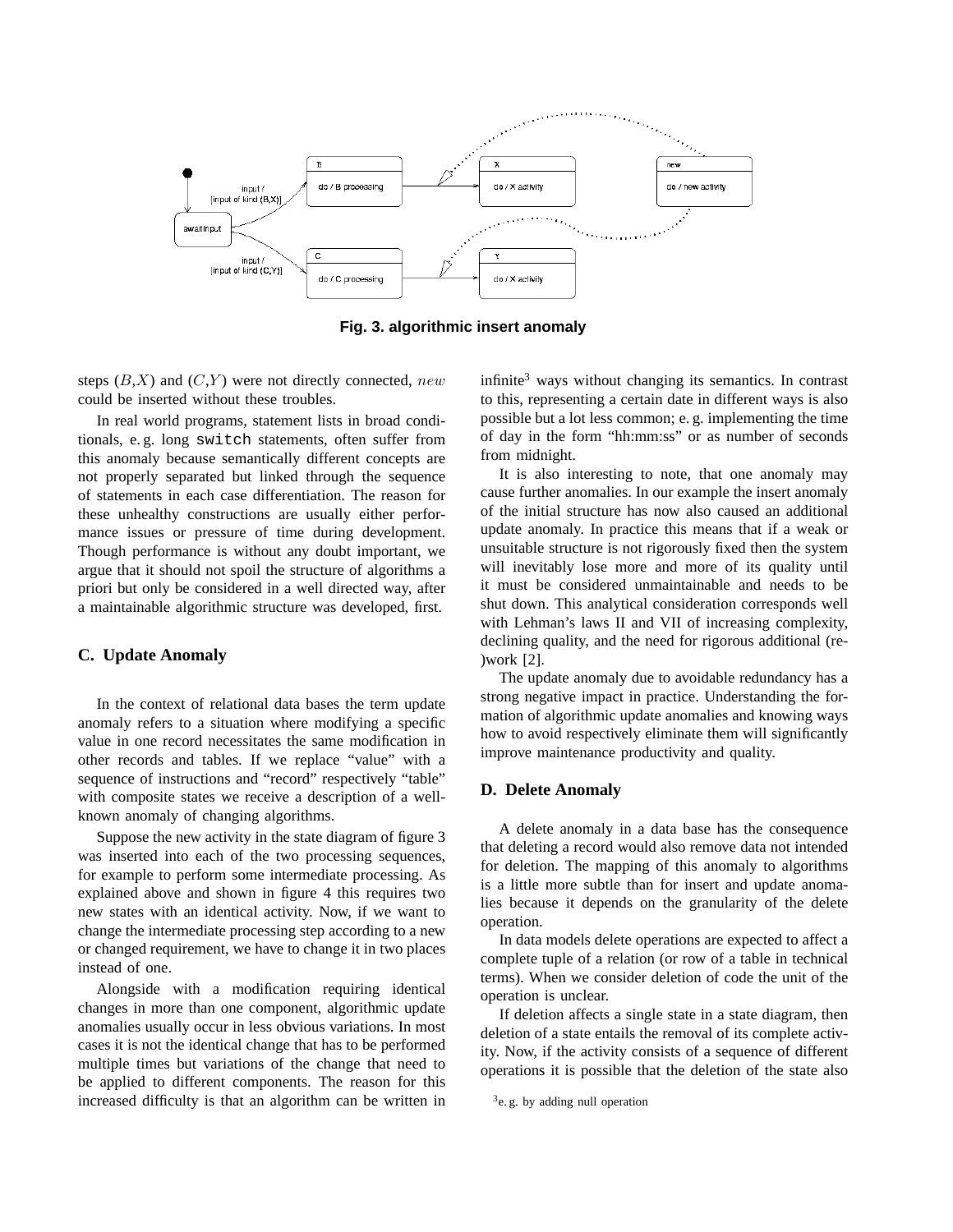

**Fig. 4. algorithmic update anomaly**

removes operations not intended for deletion. A typical example for this is the combination of an increment operation with a conditional as depicted in figure 5 or contained in a Java statement like while (count++  $\leq$  42). If we



**Fig. 5. algorithmic delete anomaly**

want to delete the increment of count form state A and move it to someplace else, maybe because we first want to perform some calculations with the old value without repeatedly subtracting 1 (which, btw. would cause another update anomaly), we also remove the comparison which was not intended for removal.

The impact and the occurrence of the delete anomaly increase with the granularity of the delete operation. If one considers larger components such as super-states (or methods with extensive statement lists) as units of removal then it becomes evident that careless clustering of different algorithmic concepts into components may cause severe delete anomalies.

### **III. Maintenance and Evolution Model**

Our considerations about code change anomalies show that it is possible to reason about algorithmic change anomalies in a similar way as it is common for relational data structures. In the data base context, the awareness about these anomalies has driven the development of normal forms eliminating the unwanted change behavior. Algorithmic change anomalies could bear a similar chance for the systematic design of maintainable code. But, we have not yet given any reasons why it is reasonable to treat algorithms like data when it comes to modification.

Considerations of change anomalies itself are based on a model of the intended use. For data, the underlying usage model has always been fairly obvious and consists of the dominant operations: read, write (update or insert), and delete. Other operations, such as split and merge of a relation or changing the type of an attribute may also expose anomalous behavior but are not regarded in depth because they are less prevalent. For algorithms the model of use is not as obvious.

#### **A. Usage versus Purpose**

In contrast to this, algorithms are usually treated like mathematical functions that are written once and read (executed) multiple times, afterwards. As we can see from the growing field of software maintenance and evolution this perception does not match reality. In fact, algorithms used in software systems do not just represent mathematical functions but reflect some part of the continuously changing real world. Algorithms need to be changed more and more frequently to adapt to changed business processes [14], requirements, or technical innovations. It is well-known that the time and money spent for changing software is about 4 times higher than the effort invested into initial development [15]. This fact justifies a new thought model of the usage of algorithms closely resem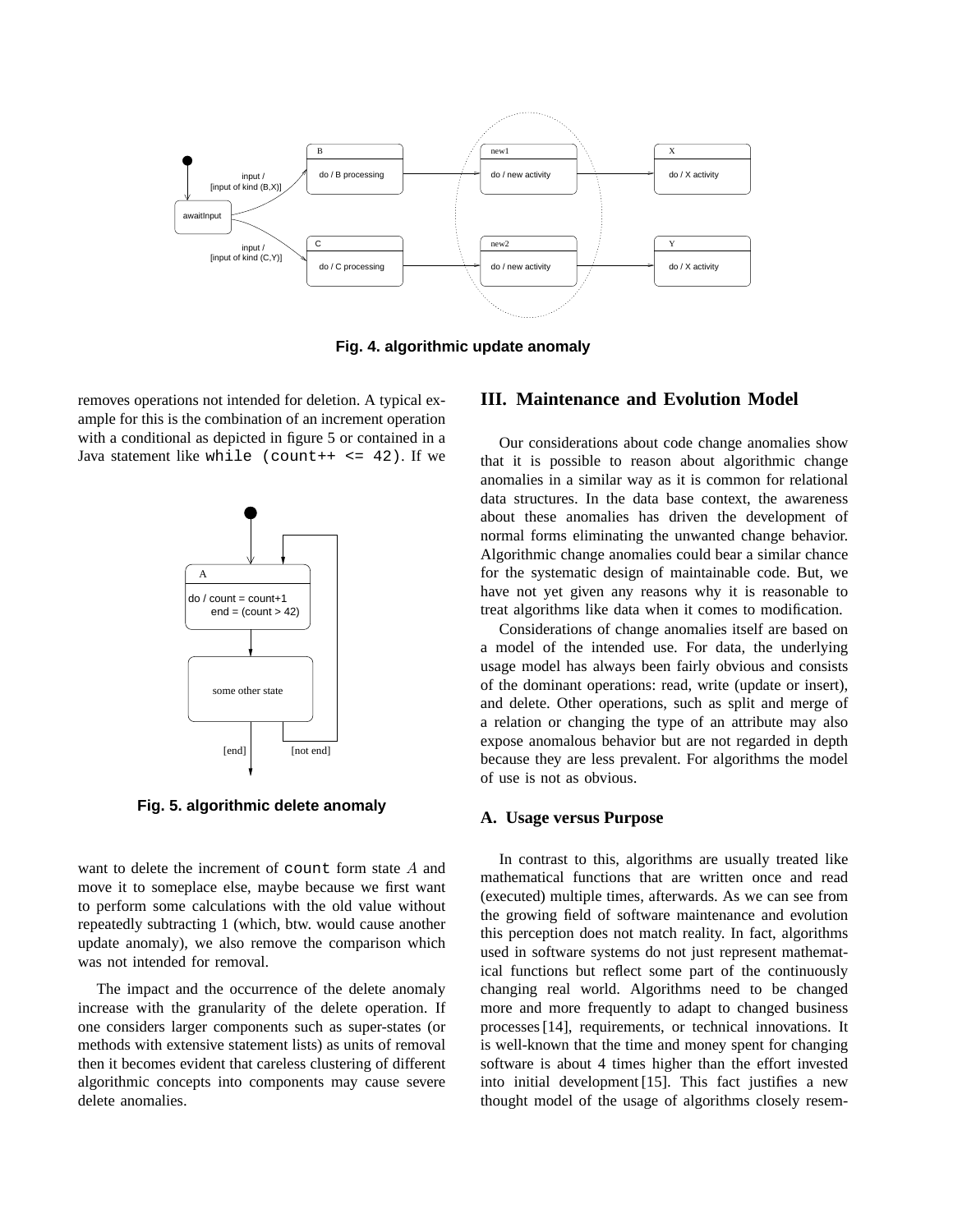bling the use of data:

- write operations: insert and multiple updates
- read operation: execution
- delete operation
- nothing is constant; any element may change

This model differs from common maintenance models that classify maintenance tasks according to the purpose of the task. The well-known classification from Lientz and Swanson [16] and variations of it [17] list

- perfective,
- adaptive,
- preventive, and
- corrective

maintenance tasks. This classification is certainly useful for many reasons particular for controlling purposes but it does not point at the intrinsic difficulties of changing code and possible improvements. Our model fills this gap and complements these classifications because any maintenance task, no matter whether it is perfective, adaptive, or other, will require a sequence of the above listed maintenance operations insert, update, and delete. However, focusing on code operations instead of the purpose of the task is a prerequisite to better understand and to improve the maintainability of code.

# **B. Granularity**

Besides the numerous similarities between data and code there are also significant differences that have to be respected. One major difference is the granularity of elements under consideration.

Data base theory is based on relational algebra consisting of sets, relations, and operations on relations. A n-ary relation  $R \subseteq R_1 \times \cdots \times R_n$  is simply a subset of the Cartesian product of the *n* sets  $R_1$  to  $R_n$ . R is usually described by a set of *n*-tuples consisting of *n* attributes. Now, if we try to reuse the insights gained in data base theory in the context of algorithms then we somehow have to map sets and relations to code. Clearly, elements of sets (or attributes in tables in technical terms) represent the indivisible atoms of the system. Tuples as elements of relations are compounds of these atoms. But, what unit of code forms an atom and what corresponds to the compounds, i. e. relations?

# **C. Levels of Abstractions**

A close look onto data base schemes reveals that relational data models only posses two levels or abstractions sets and relations. Yes, in data bases there are also views on top of tables but they have no impact on the normalization of a data model. In contrast to this, code stretches large numbers of layers. Figure 6 illustrates this difference by comparing a structured state diagram with data. A super $^n$ state denotes a state that contains at least one super $n-1$ state. A super $\sigma$  state is simply an indivisible state. A similar figure could also be drawn for a programming language like Java by stacking instructions, statements, blocks, methods, classes, and packages.



**Fig. 6. data and code layers**

It can easily be shown that eliminating anomalies on one level of abstraction does not guarantee that higher levels of abstraction are free from anomalies, too. Let's assume a state diagram with two super-states  $S_1$  and  $S_2$  which both implement the same process of a teller machine and a state S that switches arbitrarily between  $S_1$  and  $S_2$ . Even if  $S_1$  and  $S_2$  bear no anomalies by themselves the whole system still does because of the redundancy caused by the two semantically equivalent states  $S_1$  and  $S_2$ , i.e. none of the two super-states can be changed in isolation.

#### **D. Normalization Strategy**

To systematically eliminate all anomalies, all levels of abstraction must be considered. An intuitive strategy to achieve this is to proceed bottom-up. Combining this with normalization in data base theory means that we first have to regard atoms of the code as attributes and normalize them. Then we move up one step and regard compounds of code atoms as relations and normalize them like relations. When moving further up to higher levels of abstraction we continue to treat compounds of growing size as the relations to normalize.

As a matter of fact, normalization in data base theory applies exactly the same strategy. The first normal form (1NF) guarantees that all attributes are atoms. All other normal forms build up on 1NF and deal with the elimination of anomalies among relations which are first level compounds of the atoms. While there are only these two levels in RDBT, algorithms usually stretch numerous levels of abstraction. Without proof, we state that this multilevel normalization can be done efficiently because the degree of overall normalization grows monotonously with higher levels of abstractions. The normalization of a level  $a$  remains unaffected by the normalization of level  $b$  if  $b > a$ .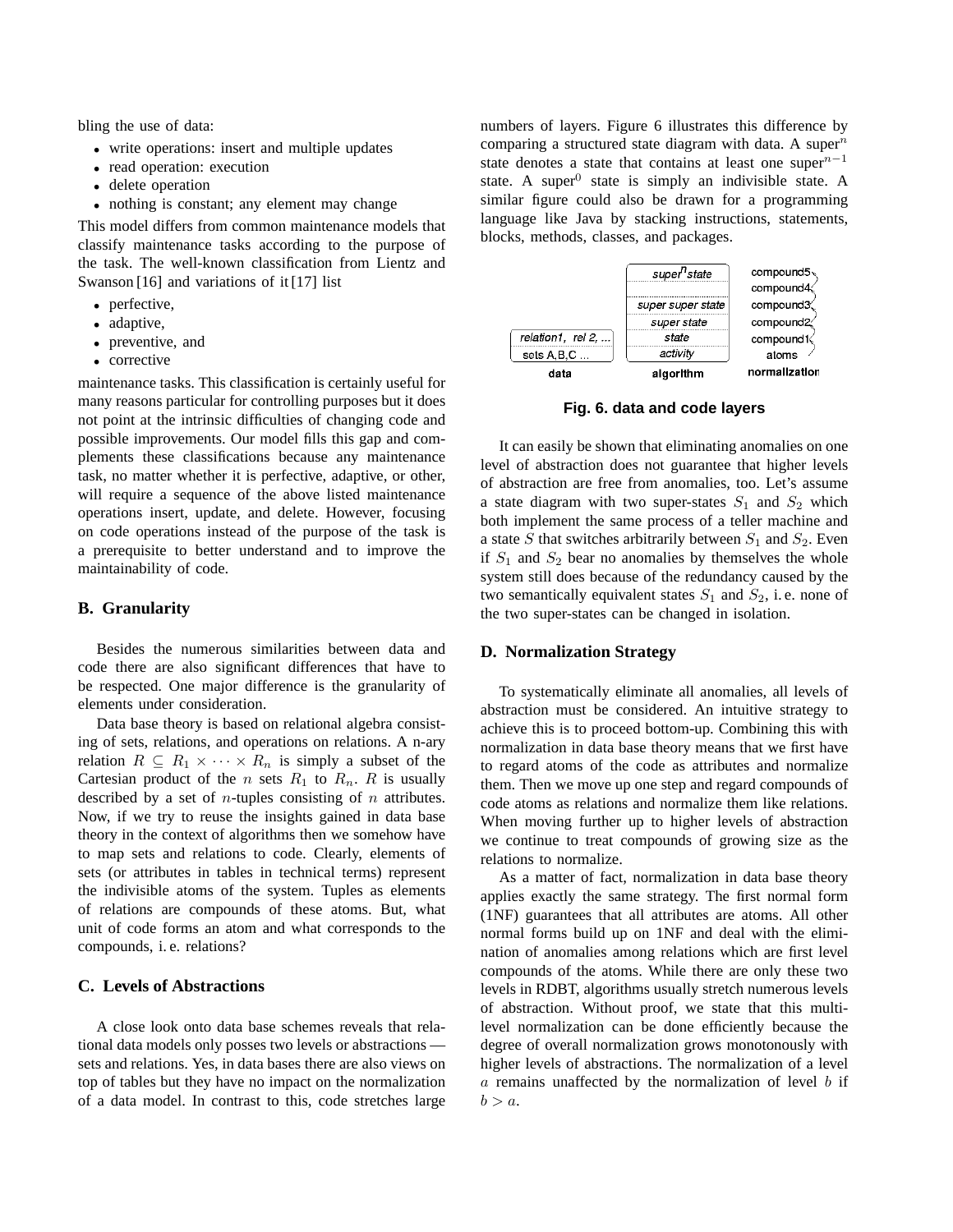*a) Example:* An example state diagram is depicted in figure 7 showing a possible expansion of figure 5. Normalization must proceed from inside to outside, that is from the activity in  $A$  to states  $A$ ,  $B$  and  $C$ , and then to super-state "some other state". Note that A and B are themselves compounds that must be expanded and normalized, first.



**Fig. 7. levels of abstractions**

# **IV. Semantic Dependencies**

The substantiation of algorithmic change anomalies and the answer given above concerning the granularity of the code units matching sets and relations in RDBT paves the ground for establishing sound criteria for algorithms without change anomalies.

The definition of these criteria in the data base context relies fundamentally on *functional dependencies* (see definition 1 in section I-D). But how can functional dependencies (FD) be transfered from data to algorithms?

#### **A. Functional Dependencies**

In principle, transferring FDs to code appears to be less difficult than expected. A FD  $X \rightarrow Y$  denotes that the values of the set of attributes Y depend on the values of the set of attributes of  $X$ , or short and overly simplified: the values of Y-tuples can be derived uniquely from Xtuples, which is close to a function  $\phi : X \to Y$  in the mathematical sense.

Note that FDs are semantic properties of attributes. An FD can only be detected by an expert of the domain who

knows the semantics of the attributes. For example, if there are two attributes City and Zip then we know that they both refer to a similar meaning, combine this with our knowledge that Zip is more precise then City, and conclude that  $\text{Zip} \rightarrow \text{City}$ . Mathematically, we try to find an abstraction  $s$  that maps  $\mathbb{Z}$  is to its semantics and a representation  $r$  from the semantics to the representation City, so that

$$
\forall c \in \texttt{City}: \exists z \in \texttt{Zip}: r(s(\texttt{Zip})) = \texttt{City}.
$$

If  $r$  exists, then we have found a FD.

If we start to look at algorithms it is useful to first restrict our view to functional programming languages that do not have a global state space. Here we can easily map the idea from FD between data attributes to semantic dependencies (SD) between pairs of functions.

*Definition 2:* Let  $f : A_{in} \to A_{out}$  and  $g : B_{in} \to B_{out}$ . A semantic dependency, denoted by  $f \stackrel{s}{\rightarrow} g$ , between f and  $g$  specifies that there is a representation function  $r$  so that:

 $\forall b \in B_{in} : \exists a \in A_{in} : r(s(f(a))) = g(b).$ 

The most trivial SD  $f \stackrel{s}{\rightarrow} g$  is the equivalence of two functions f and g. In this case r is  $s^{-1}$  and  $r \circ s = id$ . But, there are also less trivial SDs for example, if  $q$  performs a semantically equivalent operation on a different representation, such as f increments integers and  $q$  computes increments, too but using hexadecimal strings. Note that the definition of SDs allows to detect trivial as well as rather complex semantic dependencies among functions. We state that SDs are at the core of change anomalies.

The reader might have noticed that FDs consider sets of attributes whereas SDs have for now have only been defined for single functions. At time of writing we have to leave details of the treatment of sets of functions for future work. The idea follows the same approach like for single functions by identifying a subset  $F$  of a given set of functions  $F$  whose composed behavior can be reproduced by abstracting and re-representing the composed behavior of a different subset  $G \subseteq \mathcal{F}$ .

After the introduction of SDs for functions, it is trivial to transfer this concept to algorithms in general which may include a global state space. We only have to regard each algorithm a as a function  $a: I \times \Sigma \rightarrow \Sigma \times O$ , that takes a set of inputs I and a state  $\sigma \in \Sigma$  which is an element of the state space  $\Sigma$  and computes a set of outputs O and a new state  $\sigma' \in \Sigma$ .

However, two tough problems make the use of SDs in practice difficult. First, is the determination of suitable semantic units and second, mutual dependencies between code and data.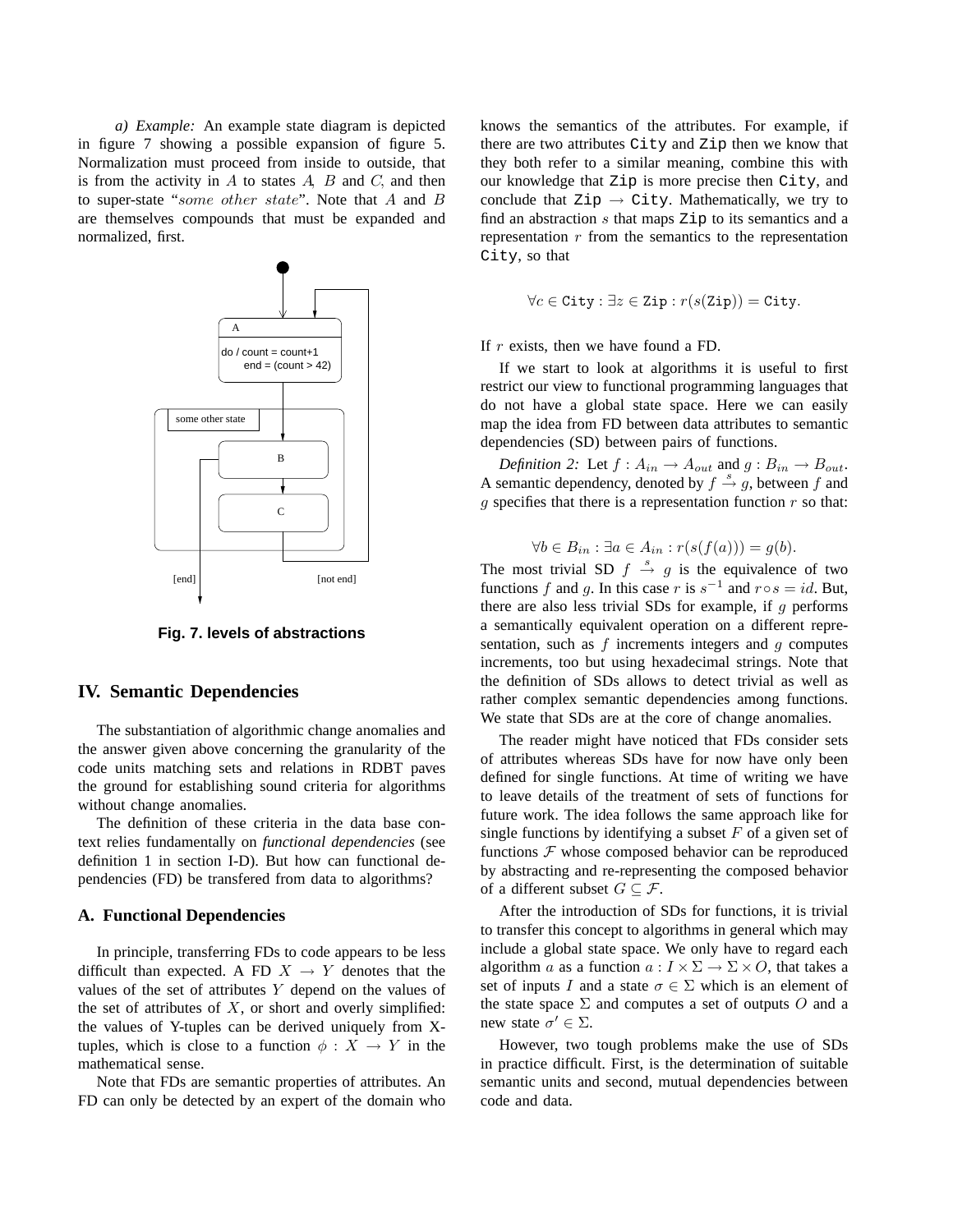## **B. Semantic Units**

It has been mentioned above, that FDs are a semantic property. This is reflected in the definition of SDs by the semantic function s mapping algorithms to their meanings. It is important to note that s and in particular the semantic space used by s can themselves only be a model of the reality. Otherwise, the definition of the atoms in data normalization would have to go down to elementary physics (e. g. breaking zip codes down to digits and their meaning) which would probably lead to a useless universal FD between all elementary particles.

*1) Semantic Model Evolution:* Therefore, a semantic space is not given but implicitly assumed or explicitly defined by an analyst or software designer. For example, in the data base context one usually considers splitting zip codes and city names into two separate attributes as sufficient to reach first normal formal for this set of attributes. But, this stays only correct as long as we regard zip codes and city names as semantically indivisible units. We usually adhere to this semantic model because it is to assume that zip codes and city names are the smallest units of individual read and write operations. But what happens, if, for some reason, the government decides that every formerly 5 digit zip code starting with a "9" must now be expanded to a 6 digit zip code by inserting a "0" after the first "9"? This update can obviously not be performed in one place but must be repeated in numerous tuples – which is an update anomaly. This anomaly emerges from the modification of the previously atomic semantic unit zip code into two new semantic units first-digit-of-zip and rest-of-zip. Within this new semantic model, a single attribute zip code is no longer in normal form.

Of course, the same problem exists when normalizing algorithms. A modification of the requirements to the system may change the underlying semantic model and cause new anomalies in the previously normalized code which have to be eliminated by a new normalization process based on the new semantic model. But, there are also two good news. First, the re-normalization after a change of the semantic model does usually not require a reorganization of the complete code base but only of those parts whose normal form are violated due to the changed semantics. Second, like in the zip and city example above, changes of the semantics are only troublesome, if existing concepts are modified or further split. Addition or mergers of semantic concepts have no negative impact.

*2) Consequences – Anticipation and Evolvability:* Clearly, the true intelligence in the detection of FDs and SDs and the following normalization rests on the definition of suitable semantic units. Furthermore, the ability of the software architect or developer to identify sustainable

semantic units is crucial for the evolvability of the system. The boundary between anticipated and unanticipated (expensive ones) changes [18] seems to be defined exactly by the units of the semantic model. Unanticipated changes are those changes that do not fit into the previous semantic model. They can not be accomplished in one place but may cause extensive additional work due to arbitrary new modification anomalies.

The more sustainable the initial semantical model is the more evolvable will the resulting software system be. The identification of concise and sustainable semantic units requires software architects and designer with technical knowledge as well as deep domain expertise and general knowledge.

## **C. Data and Code Dependencies**

The second problem for the identification of proper SDs and FDs in practice besides the semantic model are mutual dependencies between data and algorithms. Any calculation can be implemented in various ways with different fractions coded in the dynamic data state and static code. For example, one can implement a parser [19] of a compiler as a recursive descent parser consisting of extensive static code but hardly any data. But, one could also implement a semantically equivalent parser using a rather simple generic stack automaton code base with a larger dynamic data state.

Because of this, a thorough analysis of SDs must regard algorithms and data in an integrated way by capsulating code and associated data, which can be difficult in realistic programming languages.

# **V. Normal Forms for Algorithms**

After transferring the ingredients of normalization from RDBT to code, such as FDs to SDs and relations to compounds, we can now start to define normal form criteria for code.

### **A. First Normal Form**

The first normal form (1NF) in RDBT requires that each attribute is indivisible. An attribute may neither contain a relation nor multiple values. This can be transfered to code straight forward.

*Definition 3:* An algorithm is in first normal form iff all of its basic building blocks are indivisible atoms.

The delete anomaly in figure 5 is caused by a violation of this rule. The activity in state A can and should be divided into two separate states. But note, that it is up to the architect or the analyst to define the granularity of the basic building blocks. Here, we went down to individual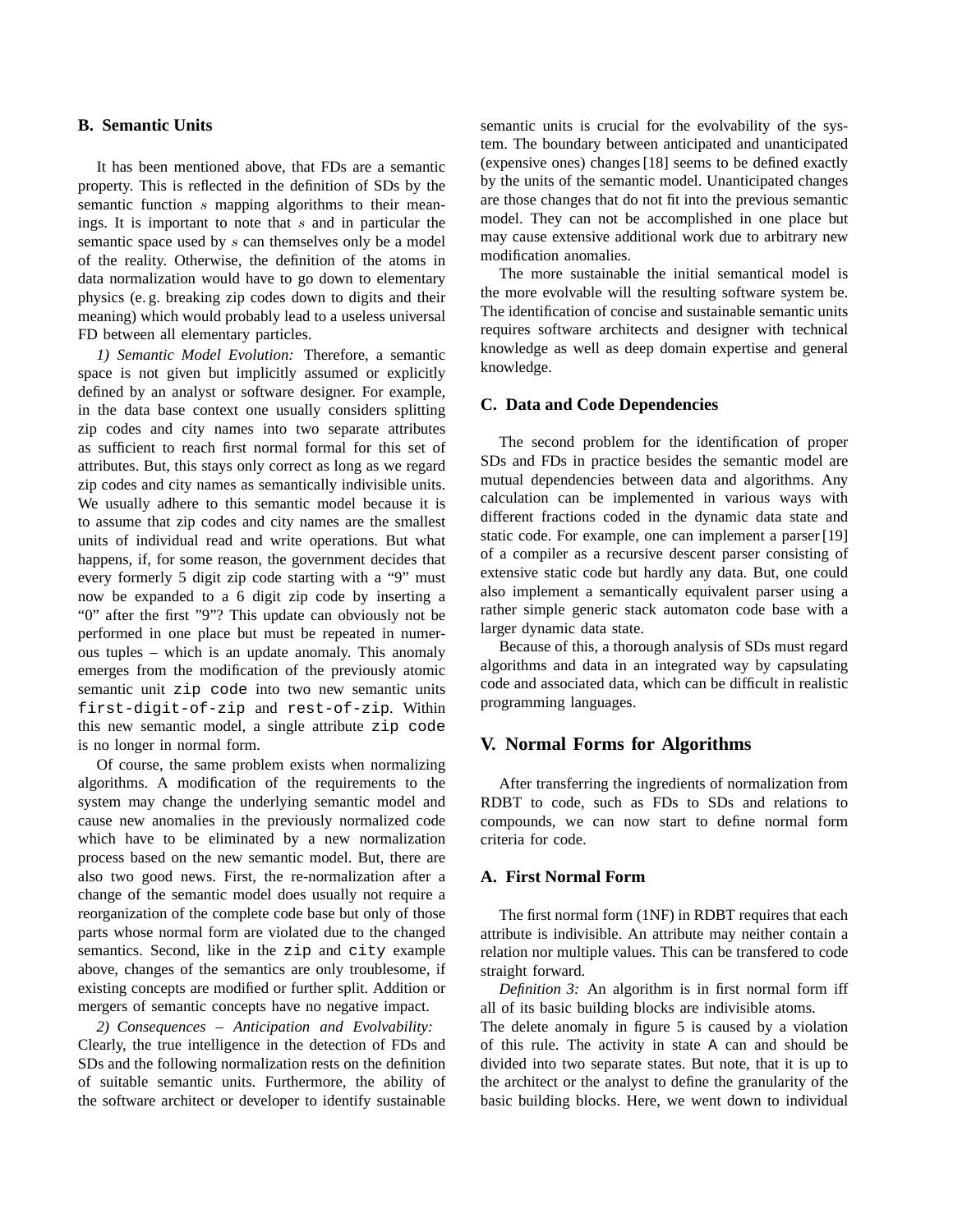expressions in activities but we could just as well regard states that do not contain other states as the basic building blocks. It only has to be respected that any modification anomaly at a finer granularity as the selected basic building blocks can not be detected.

### **B. Higher Level Normal Forms**



**Fig. 8. algorithmic 2NF**

The second normal form 2NF for data requires 1NF and irreducible dependency of every non-key attribute on the primary key. This rule can not be transfered directly to code because there are no keys. We run into a similar problem, if we look at 3NF. 3NF requires 2NF and nontransitive dependency of every non-key attribute on the primary key. It seems that the analogy between data and code changes has come to an end, here. But, if we look at the intention behind these criteria at a meta-level then we are able to define not identical but analog new criteria. To some extent, 2NF removes redundancy and 3NF deals with transitive dependencies. In addition to this the multiplicity of layers described in section III-B must be considered. This results in the following 2NF for code.

*Definition 4:* An algorithmic compound is in second normal form iff it is in 1NF and there are no direct or transitive SD among its components.

Figure 8 shows a fragment of an algorithm that is in 1NF but not in 2NF. The algorithm is in 1NF even if we regard individual expressions as basic building blocks. However, the combination of f and q into a larger compound will violate 2NF because  $g$  and  $f$  posses a trivial SD.

Here, we used a textual notation to illustrate 2NF. A state diagram example violating 2NF is given in figure 3 with the SDs  $X \stackrel{s}{\rightarrow} Y$  and  $Y \stackrel{s}{\rightarrow} X$  violating 2NF.

# **VI. Related Work**

Besides the references already given to normal forms in RDBT [7], [8], [9], software metrics [5] and software evolution, e. g. [1], [2], a few further works should not be left unmentioned in the context of this paper.

C. A. R. Hoare discusses *normal forms* of algebras and programming languages in [20] and distinguishes finite and infinite normal forms. A normal form of a programming language is defined by a set of rules posing restrictions on the available operators and the order of their application. The normal form must of course still be expressive enough so that any word of the non-restricted language can be transformed into the restricted form. For example, requiring that while-loops may not be used in a restricted version of Java defines a (rather dull) normal form, already. At an early stage of my considerations C. A. R. Hoare told me that normal forms by itself are not of much interest but the intentions behind the rules defining a certain normal form are. One goal behind normal forms in his book is testing two arbitrary programs for equality. This motivation differs from the work presented in this paper. Our goal is to define rules that lead to normal forms that maximize the maintainability of computer programs just like normal forms in RDBT do for data.

Because of its strong influence on the answer to the question whether to evolve, restructure, or replace a legacy system the assessment of the ability of a system to adapt to future changes is a major concern in the Software Reengineering Assessment Handbook (SRAH) [15]. SRAH analyzes the evolvability of the code in a structured technical assessment by regarding amongst others: metrics, programming languages used, documentation, and age of data files. Though this approach has already proved its usefulness it could be improved with the addition of sound maintainability criteria that allow for a systematic in-depth analysis of the code. Code normal form rules like the ones presented in this paper could fill this gap.

The work presented is clearly closely related with software metrics [21], [22], [4], [23], [24]. Metrics analyzing various properties of programs have been developed in large numbers for different families of languages. It is well-known that metrics have their own anomalies [25]. For example, an increased cyclomatic complexity does not necessarily mean that the maintainability of the code has decreased. Vice versa, it is also commonly known that not every actual code decay becomes manifested in metrics. Hence, metrics are mathematically spoken neither sufficient nor necessary criteria. However, they are valuable indicators directing the attention of a software analyst to conspicuous locations within in the code for further manual investigation.

The main reason for the weakness of metrics is their